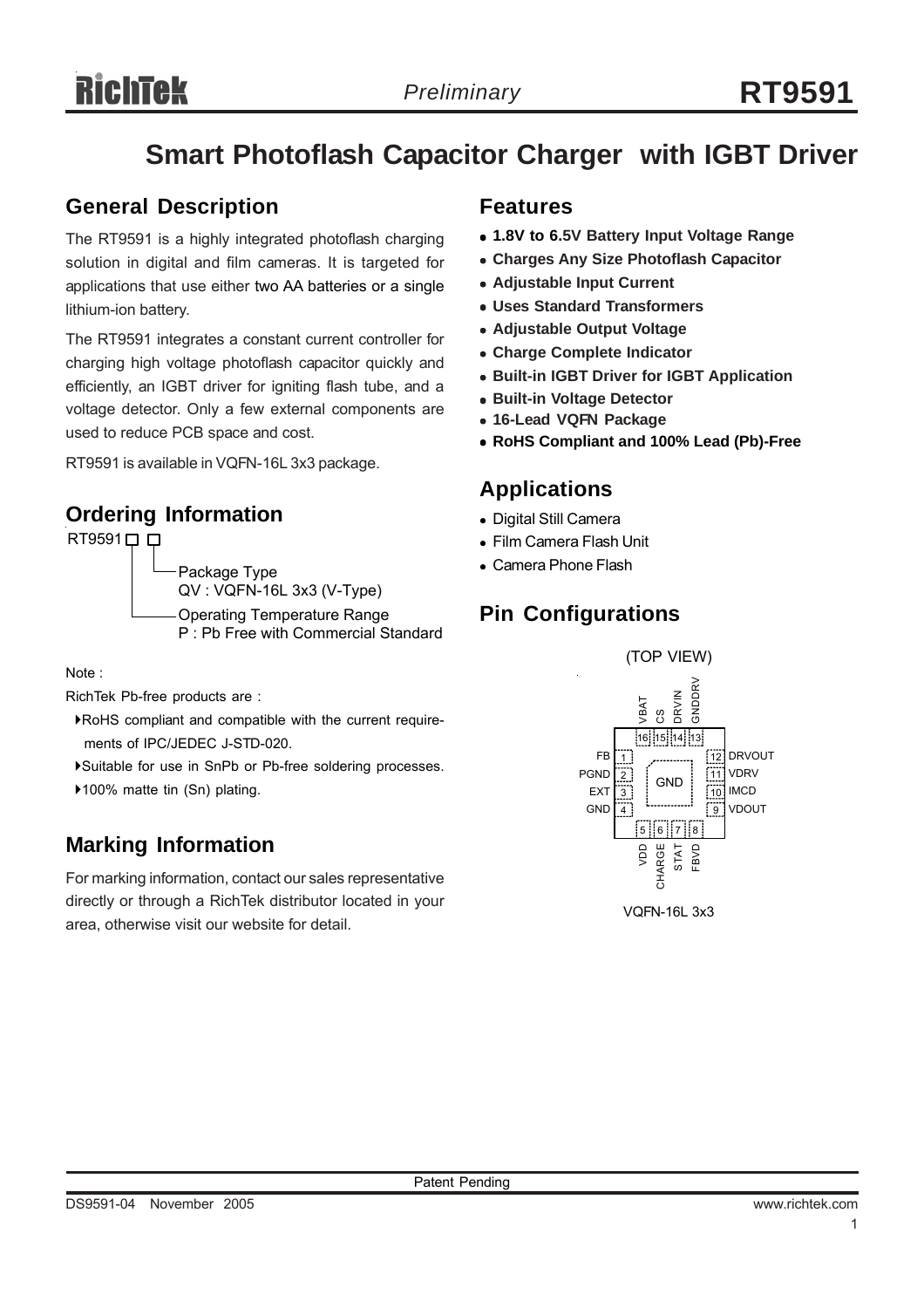## **Typical Application Circuit**



Figure 1. Photoflash Capacitor Charger Application



Figure 2. Photoflash Capacitor Charger Application for Low Charging Current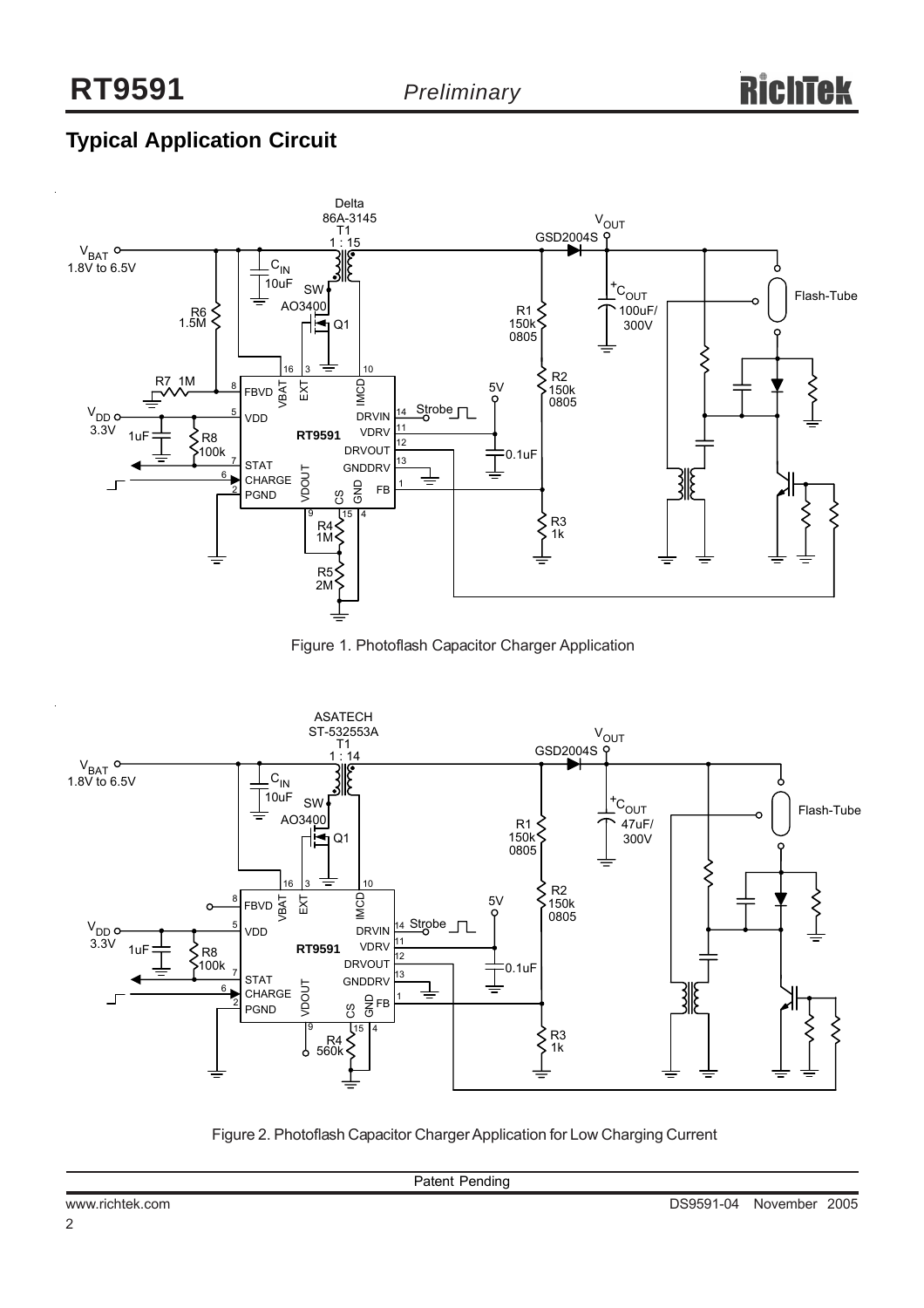

Figure 3. Photoflash Capacitor Charger Application with Center-Tap Transformer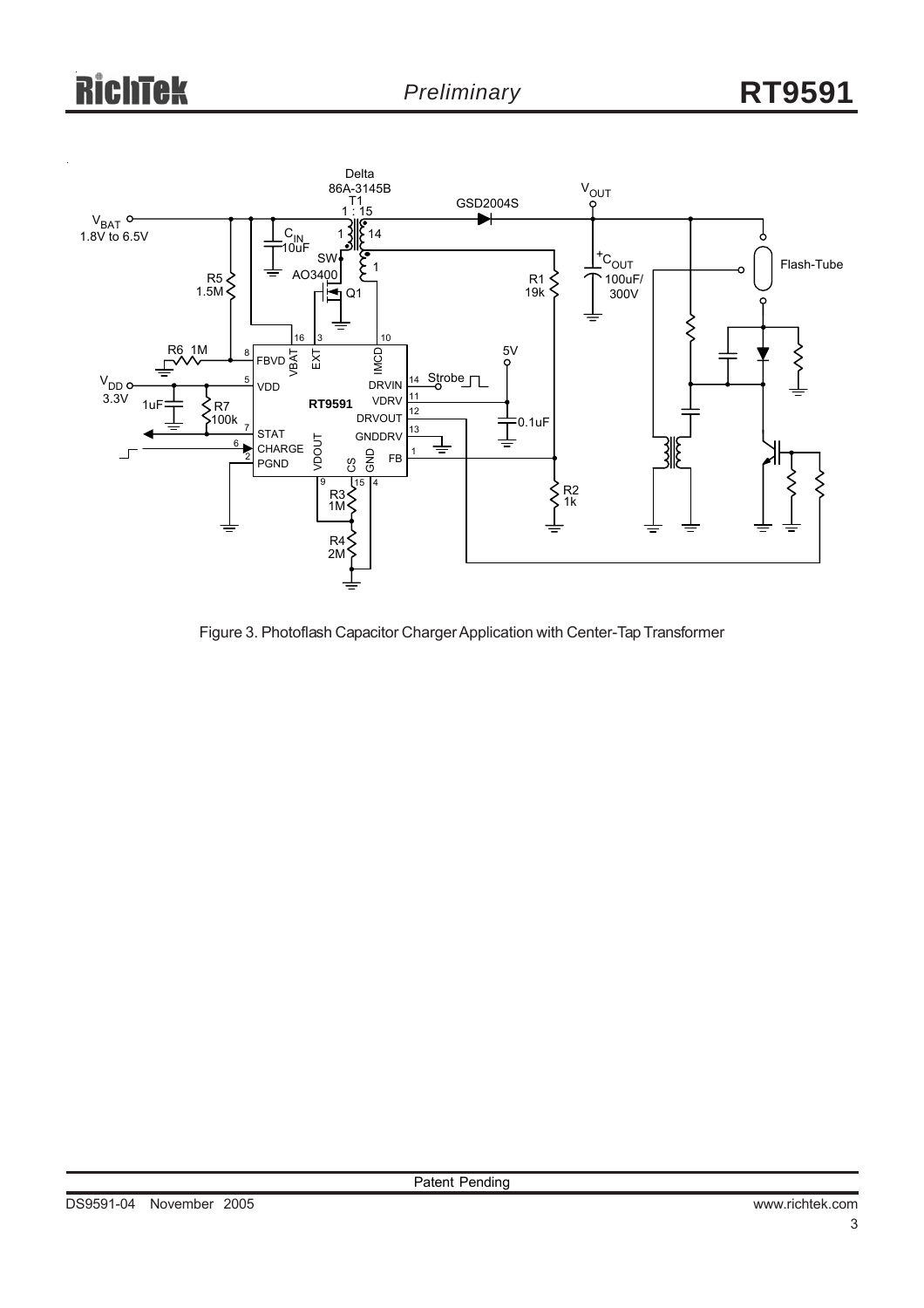## **Function Block Diagram**



## **Functional Pin Description**

| Pin Number      | <b>Pin Name</b> | <b>Pin Function</b>                                                                                                                                                 |
|-----------------|-----------------|---------------------------------------------------------------------------------------------------------------------------------------------------------------------|
| 1               | FB              | Feedback Voltage Pin                                                                                                                                                |
| 2               | <b>PGND</b>     | Power Ground                                                                                                                                                        |
| 3               | <b>EXT</b>      | Output Pin for driving external NMOS on Flyback topology                                                                                                            |
| 4               | <b>GND</b>      | Ground                                                                                                                                                              |
| 5               | <b>VDD</b>      | Power Input Pin of RT9591                                                                                                                                           |
| 6               | <b>CHARGE</b>   | Charge Enable Pin, the charge function is executed when CHARGE pin is set from Low<br>to High. And the RT9591 gets into Shutdown mode when CHARGE pin is set to Low |
| 7               | <b>STAT</b>     | Charge Status Output. Open Drain output. When target output voltage is reached, NMOS<br>turns off. This pin needs a pull up resistor.                               |
| 8               | <b>FBVD</b>     | Voltage Detector Feedback Pin                                                                                                                                       |
| 9               | <b>VDOUT</b>    | Voltage Detector Output Pin, Open Drain output                                                                                                                      |
| 10              | <b>IMCD</b>     | Minimum Current Detection Pin                                                                                                                                       |
| 11              | <b>VDRV</b>     | <b>IGBT Driver Power Pin</b>                                                                                                                                        |
| 12              | <b>DRVOUT</b>   | <b>IGBT Driver Output Pin</b>                                                                                                                                       |
| 13              | <b>GNDDRV</b>   | <b>IGBT Driver Ground pin</b>                                                                                                                                       |
| 14              | <b>DRVIN</b>    | <b>IGBT Driver Input Pin</b>                                                                                                                                        |
| 15              | CS.             | Input Current Setting Pin                                                                                                                                           |
| 16              | VBAT            | Battery Supply Voltage Input Pin                                                                                                                                    |
| Exposed Pad GND |                 | Exposed pad should be soldered to PCB board and connected to GND                                                                                                    |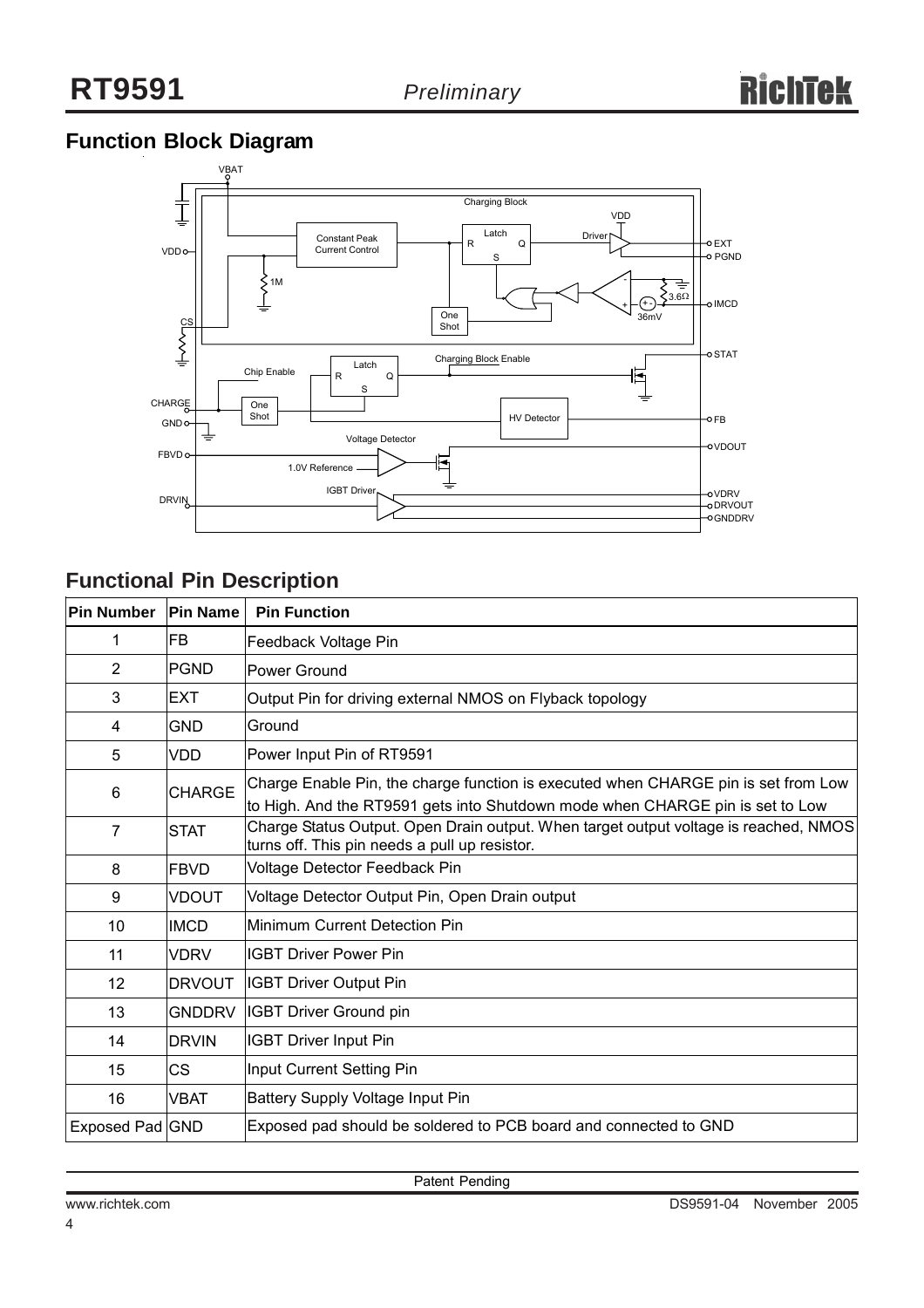## **Absolute Maximum Ratings Note 1)**

| • Power Dissipation, $P_D @ T_A = 25^{\circ}C$ |  |
|------------------------------------------------|--|
|                                                |  |
| • Package Thermal Resistance                   |  |
|                                                |  |
|                                                |  |
|                                                |  |
|                                                |  |
| • ESD Susceptibility (Note 2)                  |  |
|                                                |  |
|                                                |  |

## **Electrical Characteristics**

( $V_{DD}$  = 3.3V,  $V_{VDRV}$  = 3.3V, T<sub>A</sub> = 25°C, Unless Otherwise specification)

| <b>Parameter</b>                                        | <b>Symbol</b>               | <b>Test Conditions</b>           | Min                      | <b>Typ</b> | <b>Max</b>     | <b>Units</b> |
|---------------------------------------------------------|-----------------------------|----------------------------------|--------------------------|------------|----------------|--------------|
| V <sub>DD</sub> Operating Voltage                       | V <sub>DD</sub>             |                                  | 1.8                      | --         | 6.5            | $\vee$       |
| V <sub>DD</sub> UVLO Rising                             |                             |                                  | --                       | 1.6        | 1.8            | V            |
| V <sub>DD</sub> UVLO Hysteresis                         |                             |                                  | 30                       | 60         | --             | mV           |
| V <sub>BAT</sub> Voltage Rising                         | $\rm V_{BAT(MIN)}$          |                                  | --                       | 1.6        | 1.81           | $\vee$       |
| V <sub>BAT</sub> UVLO Hysteresis                        |                             |                                  | 190                      | 300        | --             | mV           |
| <b>FB Voltage</b>                                       | $V_{FB}$                    |                                  | 0.96                     | 0.98       | 1              | $\vee$       |
|                                                         | $\Delta$ V <sub>FB</sub>    | 1.8V< $V_{DD}$ < 3V              |                          | --         | 8              | mV           |
| Line Regulation                                         |                             | $3V < V_{DD} < 6.5V$             |                          | --         | $\overline{7}$ | mV           |
| Switch-Off Current                                      | VDD_SW_OFF                  | $V_{FB} = 1.1V$                  |                          | 1          | 10             | uA           |
| <b>Switch-Off Current</b>                               | $IVBAT_SW_OFF$ $VFB = 1.1V$ |                                  | --                       | 0.01       | 1              | uA           |
| Shutdown Current<br>I <sub>VDD</sub> +I <sub>VBAT</sub> | <b>l</b> OFF                | Charge pin = 0V, $V_{DD}$ = 4.5V | $\overline{\phantom{a}}$ | 0.01       | 1              | uA           |
| Minimum Current on Secondary Side I <sub>IMCD</sub>     |                             |                                  | 8                        | 10         | 12             | mA           |
| EXT On Resistance to V <sub>DD</sub>                    |                             | $VDD = 3.3V$                     | --                       | 3          | 6              | $\Omega$     |
| <b>EXT On Resistance to GND</b>                         |                             | $VDD = 3.3V$                     | --                       | 3          | 6              | Ω            |
| <b>STAT On Resistance to GND</b>                        |                             | $VDD = 3.3V$                     |                          | 16         | 19             | $\Omega$     |

*To be continued*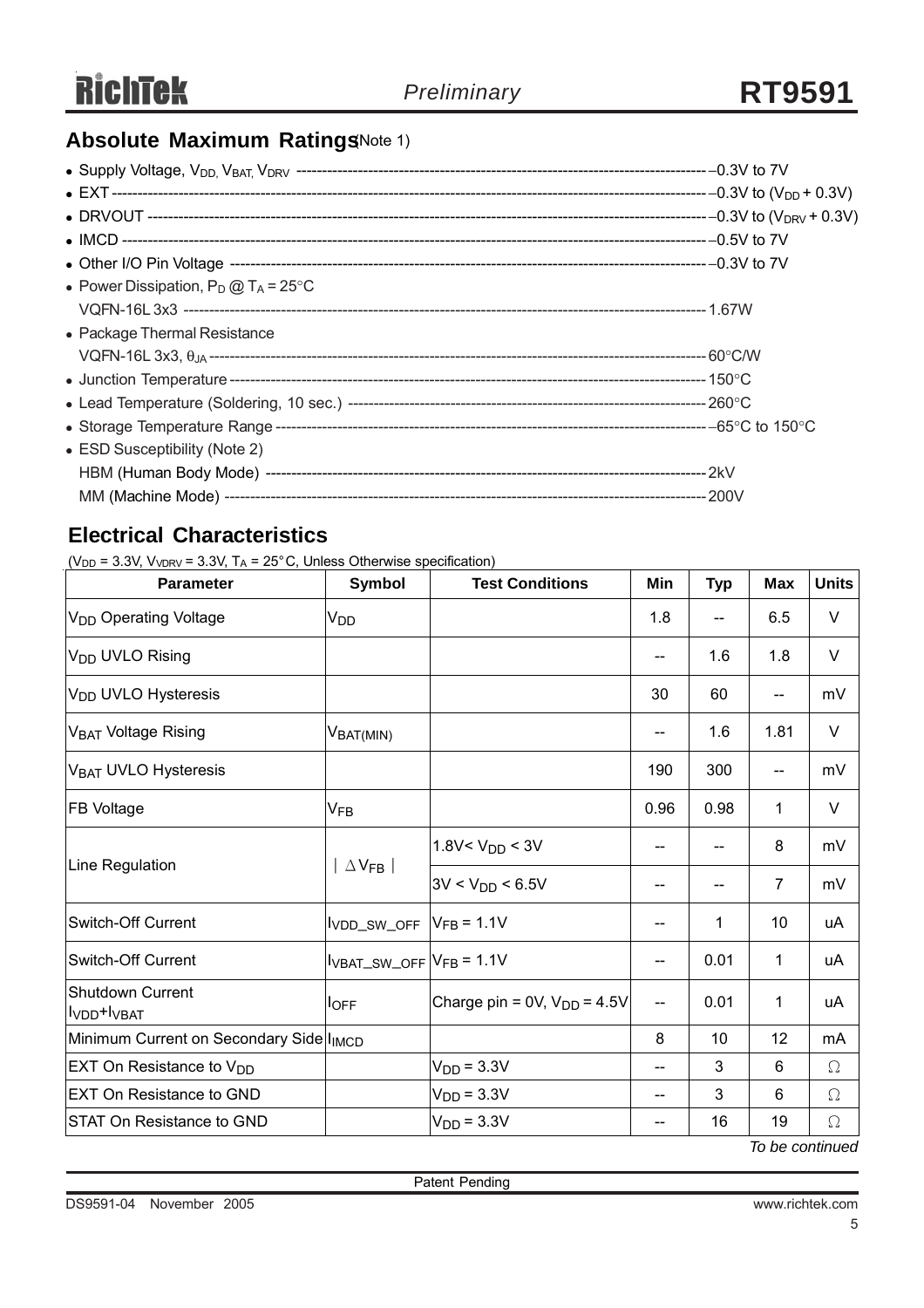| <b>Parameter</b>                          | Symbol                  | <b>Test Conditions</b>                                     | Min  | <b>Typ</b> | Max  | <b>Units</b> |  |
|-------------------------------------------|-------------------------|------------------------------------------------------------|------|------------|------|--------------|--|
| Charge Input High Threshold               |                         |                                                            | $-$  | 0.7        | 1.3  | V            |  |
| Charge Input Low Threshold                |                         |                                                            | 0.4  | 0.7        | --   | V            |  |
| Minimum Off Time                          |                         | $V_{BAT}$ = 1.8V to 6.5V<br>$V_{DD}$ = 1.8V to 6.5V        | 280  | 360        | 430  | ns           |  |
| <b>IGBT Driver</b>                        |                         |                                                            |      |            |      |              |  |
| <b>IGBT Driver Supply Voltage</b>         | <b>V<sub>VDRV</sub></b> |                                                            | 2.0  | $-$        | 5.5  | V            |  |
| <b>DRVIN Input High Threshold</b>         |                         |                                                            | $-$  | 1.0        | 1.3  | V            |  |
| <b>DRVIN Input Low Threshold</b>          |                         |                                                            | 0.4  | 1          | --   | V            |  |
| DRVOUT On Resistance to V <sub>VDRV</sub> |                         | $VVDRV = 3.3V$                                             | --   | 6          | 8    | $\Omega$     |  |
| DRVOUT On Resistance to GND               |                         | $VVDRV = 3.3V$                                             | --   | 6          | 8    | Ω            |  |
| Propagation Delay (Rising)                |                         | $V_{BAT} = 1.8V$ to 6.5V                                   | --   | $-$        | 20   | ns           |  |
| Propagation Delay (Falling)               |                         | $V_{DD}$ = 1.8V to 6.5V<br>$V_{VDRV}$ = 2V to 6.5V(Note 3) | --   | $-$        | 200  | ns           |  |
| <b>Voltage Detector</b>                   |                         |                                                            |      |            |      |              |  |
| Voltage Detector Trip (Falling)           | V <sub>FBVD</sub>       | <b>FBVD Falling</b>                                        | 0.96 | 0.99       | 1.02 | V            |  |
| <b>VDOUT On Resistance to GND</b>         |                         | $VDD = 3.3V$                                               | --   | 16         | 19   | Ω            |  |

**Note 1.** Stresses listed as the above "Absolute Maximum Ratings" may cause permanent damage to the device. These are for stress ratings. Functional operation of the device at these or any other conditions beyond those indicated in the operational sections of the specifications is not implied. Exposure to absolute maximum rating conditions for extended periods may remain possibility to affect device reliability.

**Note 2.** Devices are ESD sensitive. Handling precaution recommended.

**Note 3.** VDRV is the IGBT gate driving power. Therefore, setting VDRV voltage must consider IGBT gate threshold voltage, and its driving capability.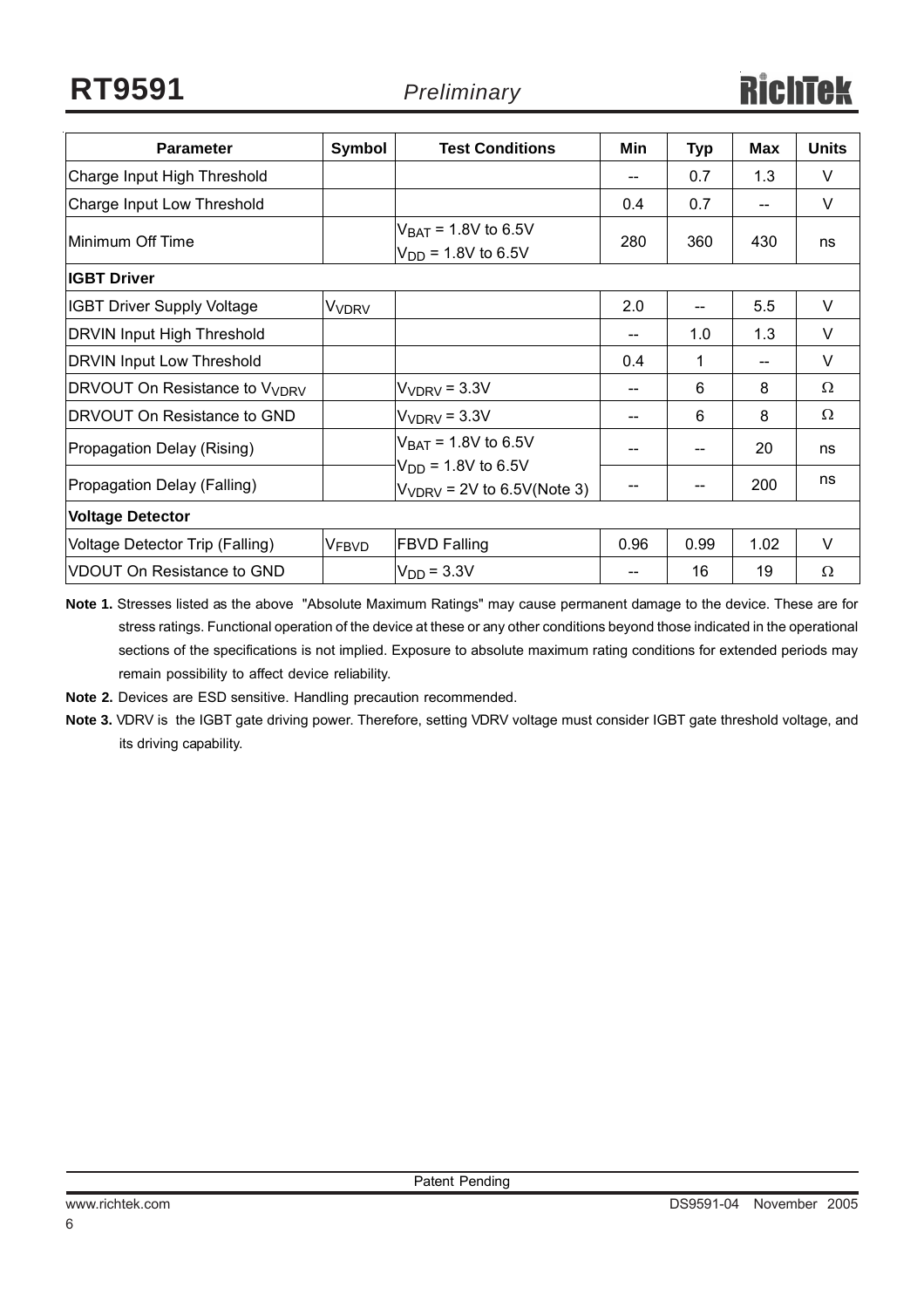0.0 0.5 1.0 1.5 2.0 2.5 3.0 3.5 4.0 4.5

6.0 6.5 7.0 7.5 8.0 8.5 9.0 9.5 10.0 10.5 11.0

Secondary Minimum Current (mA)

Secondary Minimum Current (mA)

Charge Time (s)

 $V_{\text{OUT}} = 0\dot{V}$  to 300V  $C<sub>OUT</sub> = 47uF$  $V_{DD} = 3.3V$ 

 $IPK-PRI = 1A$ 

 $I$ PK-PRI = 1.5A

Charge Time vs. V<sub>BAT</sub> (47uF C<sub>OUT</sub>)

1.8 2.8 3.8 4.8 5.8 6.8  $V_{BAT} (V)$ 

> **Secondary Minimum Current vs. Temperature**

-50 -25 0 25 50 75 100 125 Temperature (°C)





**Efficiency vs. Output Voltage**





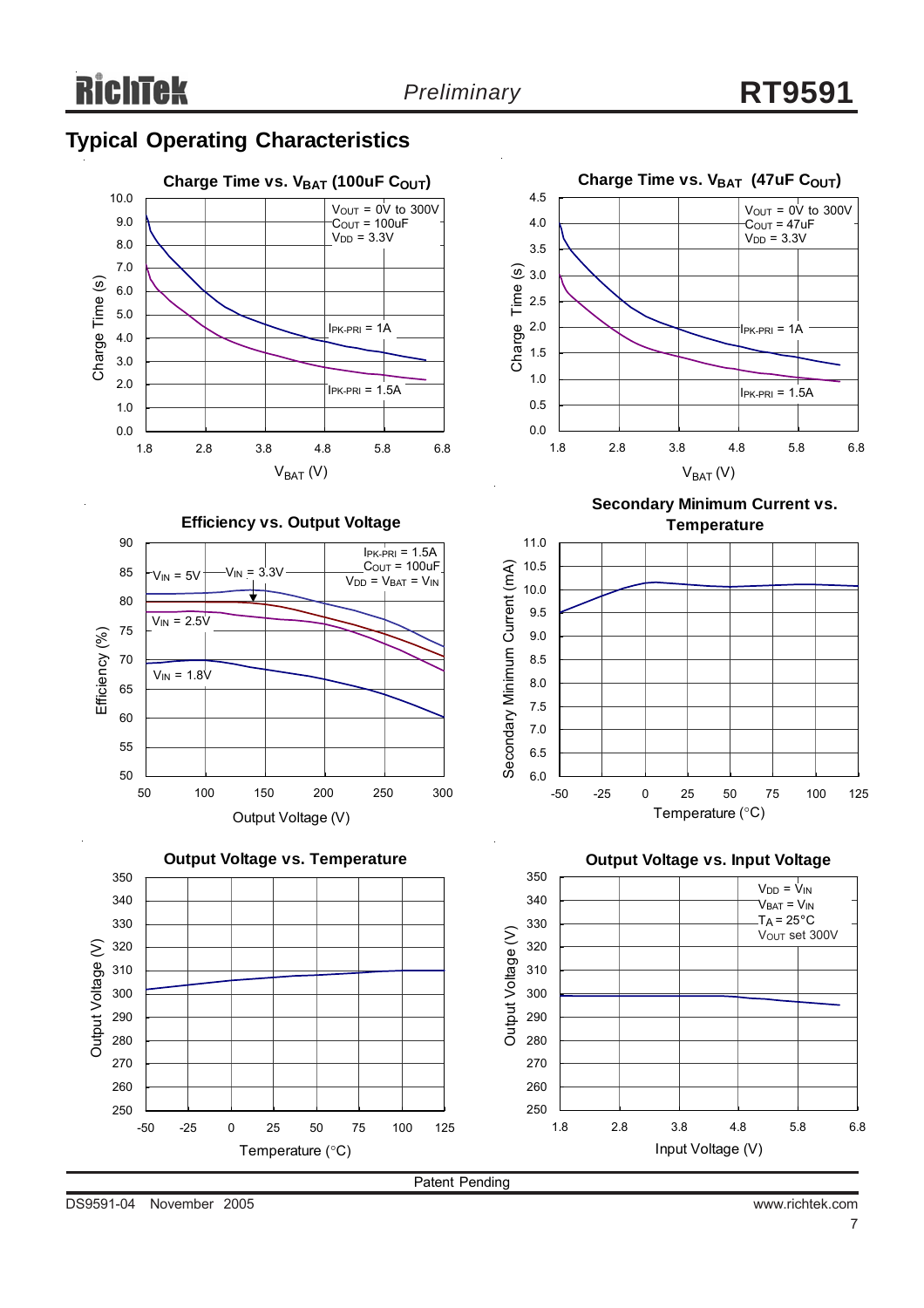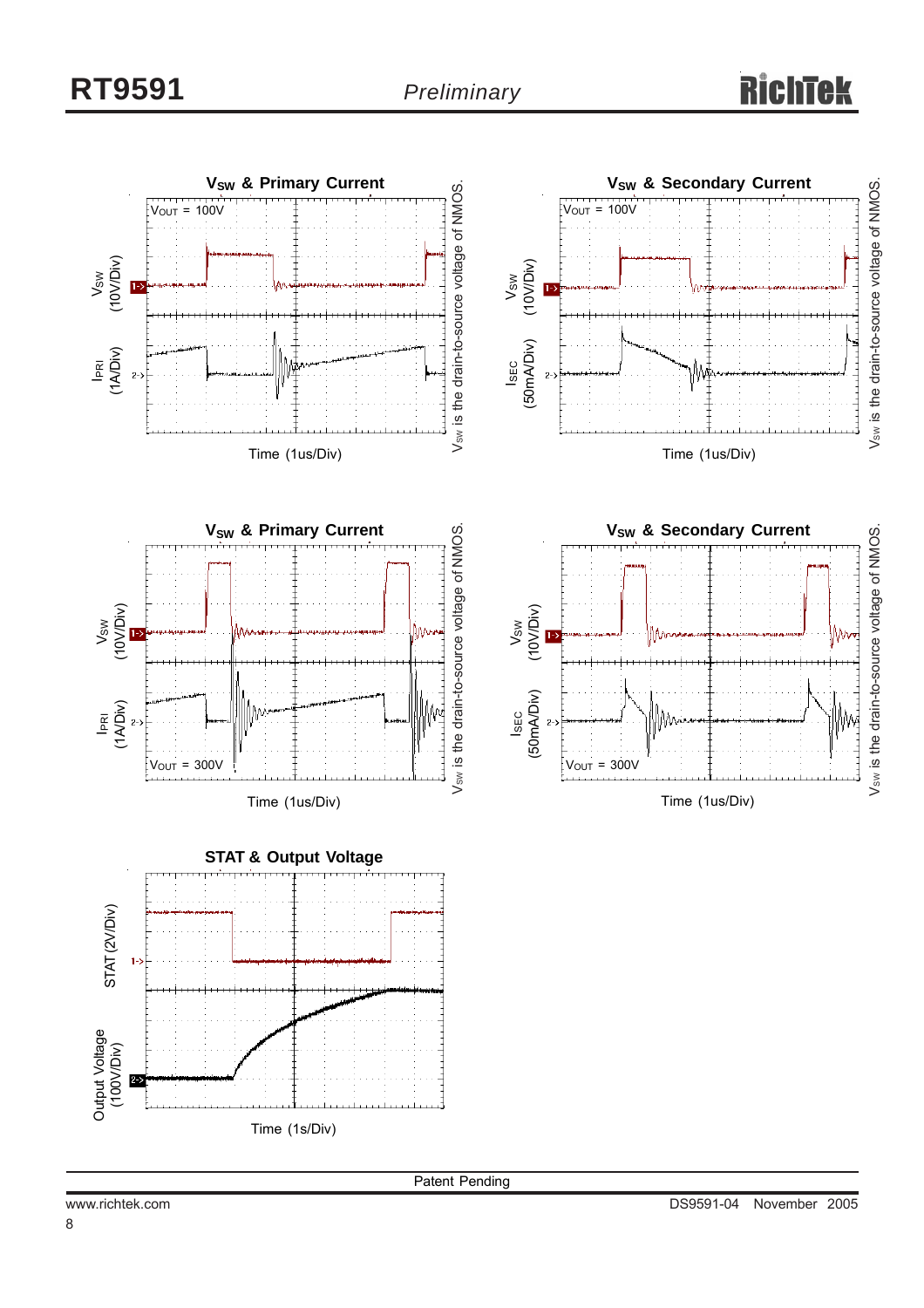## **Application Information**

The RT9591 integrates a constant peak current controller for charging photoflash capacitor, an IGBT driver for igniting flash tube, and a voltage detector with open drain output to provide a cost effective photoflash solution.

The photoflash capacitor charger uses constant primary peak current and constant secondary valley current control to efficiently charge the photoflash capacitor. Pulling the CHARGE pin high initiates the charging cycle. During ON time, the primary current ramps up linearly according to V<sub>BAT</sub> and primary inductance. A resistor connecting to CS pin determines the ON time of primary NMOS and consequently the primary peak current.

During the OFF time, the energy stored in the flyback transformer is boosted to the output capacitor. The secondary current decreases linearly at a rate determined by the secondary inductance and the output voltage (neglecting the voltage drop of the diode). The secondary current is monitored by the IMCD pin. When the secondary current drops below 10mA, ON time starts again. The charging cycle repeats itself and charges the output voltage.

The output voltage is sensed by a voltage divider connecting to the anode of the rectifying diode. When the output voltage reaches the desired voltage set by resistor divider, the HV detector will terminate the charging cycle, disable the charging block and pull high the STAT pin. The voltage sensing path is cut off when charging completed to minimize the output voltage decay. Both the CHARGE and STAT pins can be easily interfaced to a microprocessor in a digital system.

#### **Transformer**

The flyback transformer should be appropriately designed to ensure effective and efficient operation.

#### **1. Turns Ratio**

The turns ratio of transformer (N) should be high enough so that the absolute maximum voltage rating for the NMOS drain to source voltage is not exceeded. Choose the minimum turns ratio according to the following formula:

$$
N(\text{MIN}) \geq \frac{\text{Vout}}{\text{VDS}(\text{MAX}) - \text{VBAT}}
$$

V<sub>OUT</sub>: Target Output Voltage

 $V_{DS(MAX)}$ : Maximum drain to source voltage of NMOS

#### **2. Primary Inductance**

Each switching cycle, energy transferred to the output capacitor is proportional to the primary inductance for a constant primary current. The higher the primary inductance is, the higher the charging efficiency will be. Besides, the RT9591 has a 360ns minimum-off time for correct current and voltage sensing. To ensure the charger operating in continuous conduction mode, the primary inductance should be high enough according to the following formula:

PK - PRI <u>LPRI ≥ <sup>430 x 10<sup>-9</sup> VOUT</u><br>N x IPK - PRI</u></sup>

V<sub>OUT</sub>: Target Output Voltage

N : Transformer turns ratio

IPK-PRI : Primary peak current

430 x 10<sup>-9</sup> : The maximum value of minimum-off time.

#### **3. Leakage Inductance and Parasitic Capacitance**

The leakage inductance of the transformer results in the first spike voltage when NMOS turns off as shown in Figure 4. The spike voltage is proportional to the leakage inductance. The spike voltage must not exceed the dynamic rating of the NMOS drain to source voltage. Wellcoupling winding design decreases the leakage inductance. However, well-coupling winding design usually results in large parasitic capacitance between windings. The parasitic capacitance consequently causes initial current swing when NMOS turns on as shown in Figure 5. Trade off is necessary between leakage inductance and parasitic capacitance.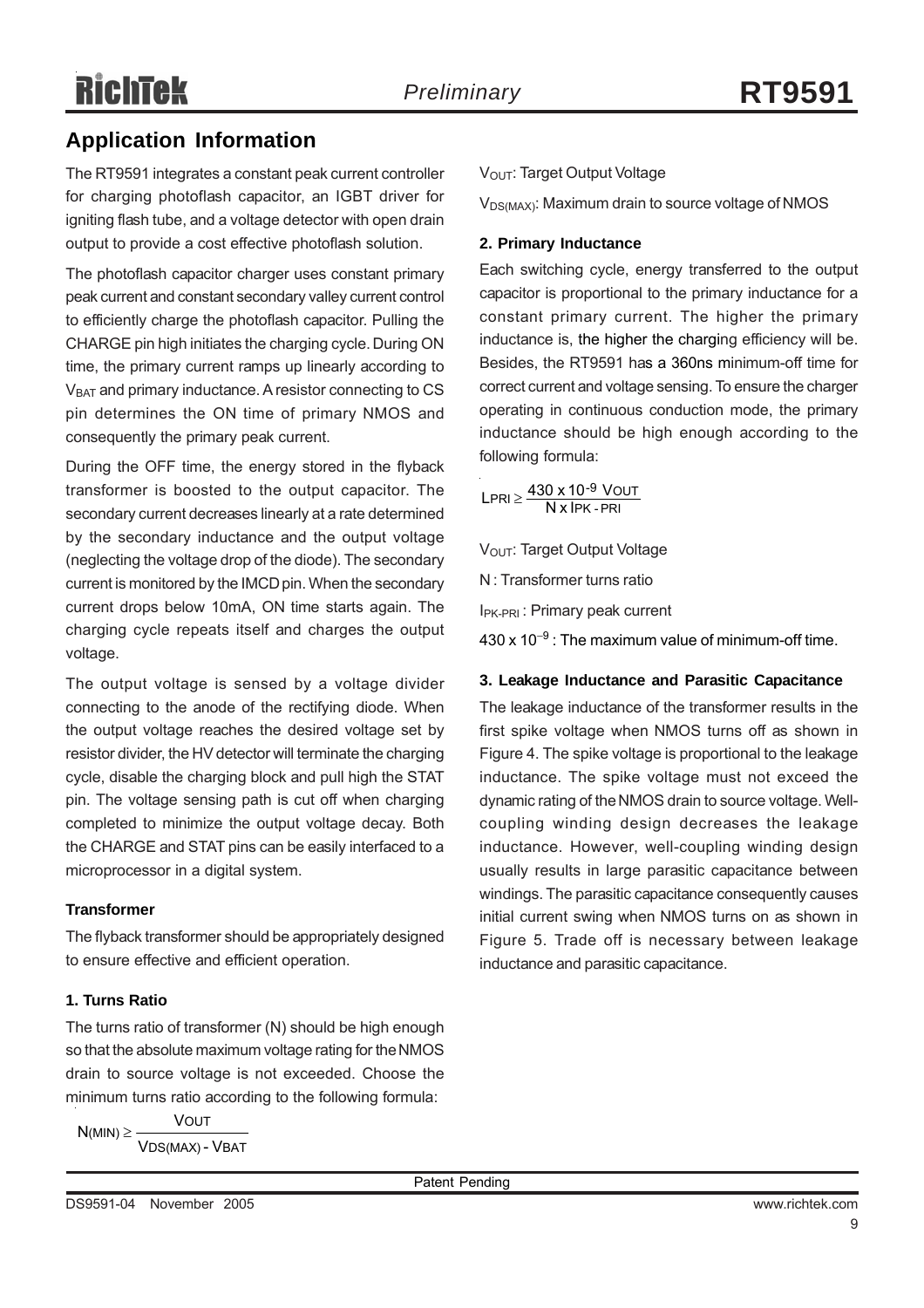



#### **4. Transformer Secondary Capacitance**

Any capacitance on the secondary can severely affect the efficiency. A small secondary capacitance is multiplied by *N2* when reflected to the primary side. This capacitance forms a resonant circuit with the primary leakage inductance of the transformer. Therefore, both the primary leakage inductance and secondary side capacitance should be minimized.

#### **Rectifying Diode**

The rectifying diode should be with short reverse recovery time (small parasitic capacitance). Large parasitic capacitance increases switching loss and lowers charging efficiency. In addition, the peak reverse voltage and peak current of the diode should be sufficient.

The peak reverse voltage of the diode is approximately:

 $V_{PK-R} \approx V_{OUT} + (N \times V_{BAT})$ 

The peak current of the diode equals primary peak current divide transformer turn ratio as the following equation:

 $I_{PK-SEC} = I_{PK-PRI}/N$ 

Note: N is transformer turns ratio.

#### **NMOS**

The NMOS is the switching component of the flyback converter. Select adequate drain to source voltage and NMOS turn ON drain current is very important. For the RT9591 typical application circuit,

If  $V_{\text{OUT}}$  = 300V,  $V_{\text{BAT}}$  = 6.5V, transformer turn ratio N = 15.

 $V_{DS(MIN)} = 300/15 + 6.5 = 26.5V$ .

The NMOS minimum drain to source voltage should be greater than 26.5V.

In addition, make sure that  $V_{DD}$  is higher than  $V_{GS(th)}$  (Gate threshold voltage) so as to sufficiently turn on the MOSFET.

#### **Capacitor**

X5R ceramic capacitor  $\geq 10$ uF/10V is recommended for input capacitor to well decouple the switching current. Figure 6 and Figure 7 compare the input current waveforms with different input capacitors.

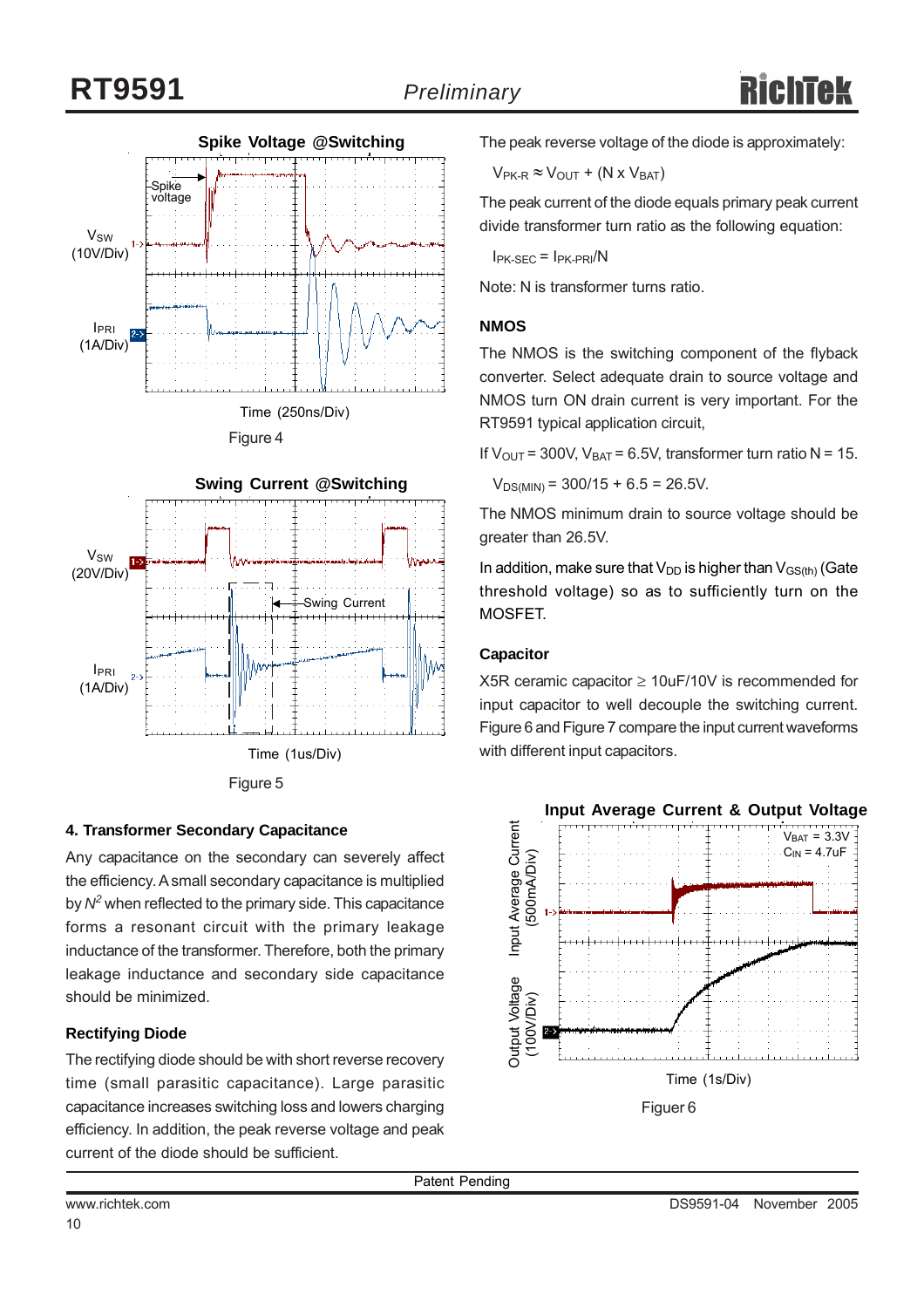# Richtek



#### **Adjustable Input Current**

The RT9591 simply adjusts peak primary current by a resistor  $R_{CS}$  connecting to CS pin as shown in Function Block Diagram. R<sub>CS</sub> paralleled with internal 1MΩ resistor determines the ON time of primary NMOS.

During the ON time, the primary current ramps linearly with a slope =  $V_{BAT}/L_{PRI}$ . Consequently, the current setting resister  $(R_{CS})$  could be calculated as:

$$
Ra = \frac{(\text{IPK - PRI} - 8 \times 10^{-3} \times N) \times \text{LPRI}}{30 \times 10^{-12}}
$$
  
Res = 
$$
\frac{1M \times Ra}{1M - Ra} \text{ (Ω)}
$$

Where  $I_{PK-PRI}$  is the primary peak current and N is the turns ratio of transformer.

Users could select appropriate  $R_{CS}$  according to the battery capability and required charging time.

#### **Minimum I<sub>PK-PRI</sub> Limitation**

The 
$$
I_{\text{PR}}
$$
 -  $\text{PRI}$  setting must  $\geq \frac{430 \times 10^{-9} \times \text{VOUT}}{\text{N} \times \text{LPRI}}$ ,

where  $430 \times 10^{-9}$  is the maximum value of minimum off time.

If lower I<sub>PK-PRI</sub> setting limitation is required, you may change

#### **Adjustable Output Voltage**

The RT9591 senses output voltage by a voltage divider connecting to the anode of the rectifying diode during OFF time. This eliminates power loss at voltage-sensing circuit when charging completed. R3 to (R1+R2) ratio determines the output voltage as shown in the application circuit Figure1. The feedback reference voltage is 0.98V. If  $V_{\text{OUT}}$  = 300V, in Figure 1 Photoflash Capacitor Charger Application according to the following equation:

$$
VOUT = VFB \times (1 + \frac{R1 + R2}{R3}), so  $\frac{R1 + R2}{R3} = 305$
$$

R3 is recommend 1KΩ; R1 and R2 are used 150KΩ for reducing parasitic capacitance coupling effect of FB pin. R1 and R2 *MUST* be greater than 0805 size resister for enduring secondary HV.

#### **Lower Charging Current at Low Battery Voltage**

The RT9591 integrates a voltage detector with open drain output. This voltage detector is specially designed for lowering peak primary current and minimizing the impact to battery voltage at low  $V_{BAT}$  condition as shown in Figure 8. The voltage detector senses  $V_{BAT}$  through a resister divider R6 and R7 and compares it with internal 1V reference voltage. When the sensed voltage is lower than the reference voltage, VDOUT pin goes low and changes the resistance connecting to CS pin and the ON time. For example, if R6 equal 1.5MΩ and R7equal 1MΩ, VDOUT pin change status form open to ground when VBAT voltage under 2.5V. And current setting resister R4 and R5 can set different resistance for different input current when  $V<sub>BAT</sub>$ voltage under detector voltage. Figure 9 shows the lower charging current waveform. When  $V_{BAT}$  voltage under 2.5V, the input average current become approximately 600mA to 460mA.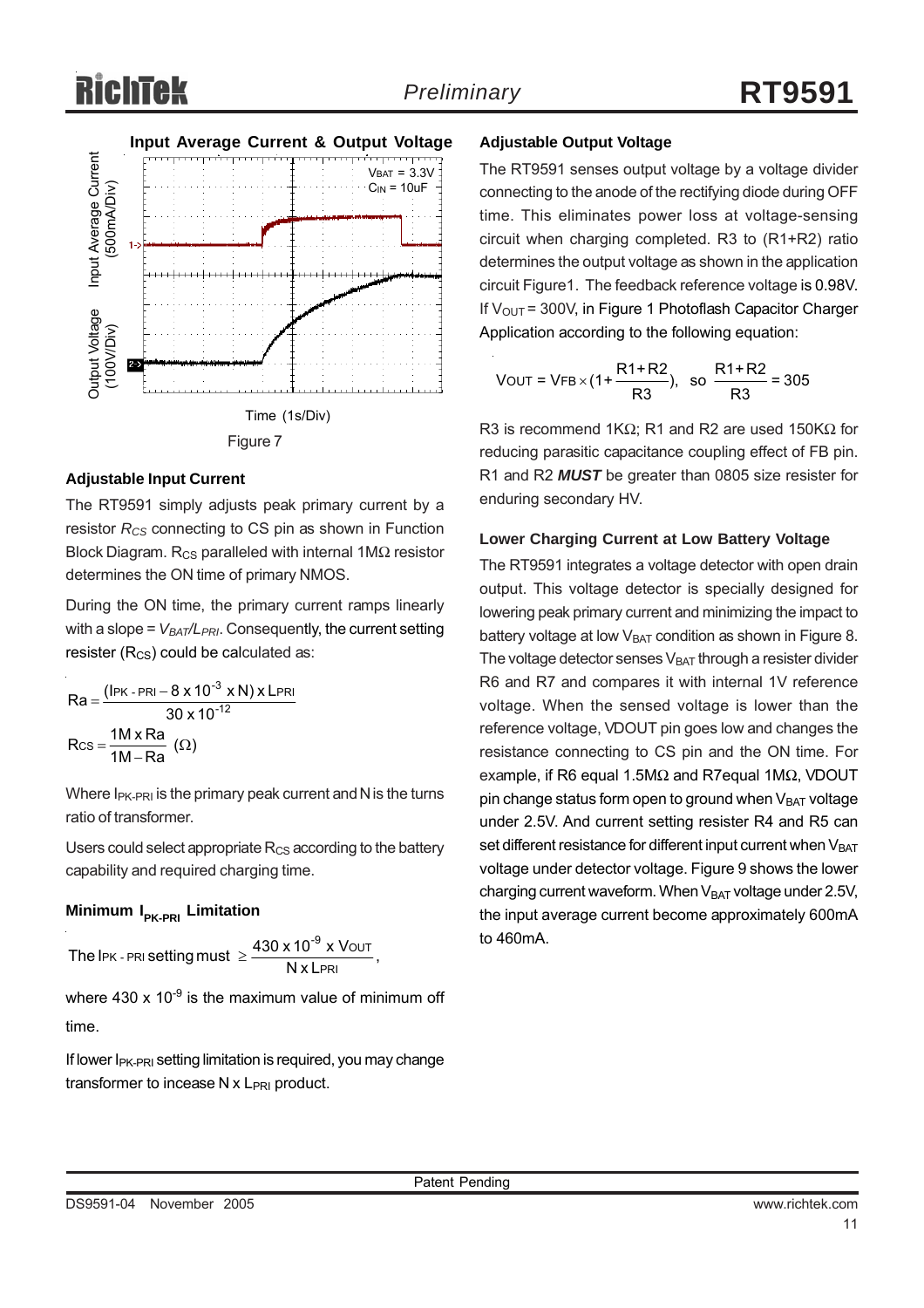

Figure 8. Lower charging current application circuit





Figure 10. IGBT driver input signal

#### **IGBT Driver Input Signal**

The slew rate of IGBT driver input DRVIN should be higher than 2.5V/μs for normally triggering the IGBT as shown in Figure 10.

#### **Layout Guide**

1.Both of primary and the secondary power paths should be as short as possible.

- 2.Keep FB node area small and far away from nodes with voltage switching to reduce parasitic capacitance coupling effect.
- 3. The NMOS ground and feedback ground should be connect to  $V_{BAT}$  ground for reduce switching noise.